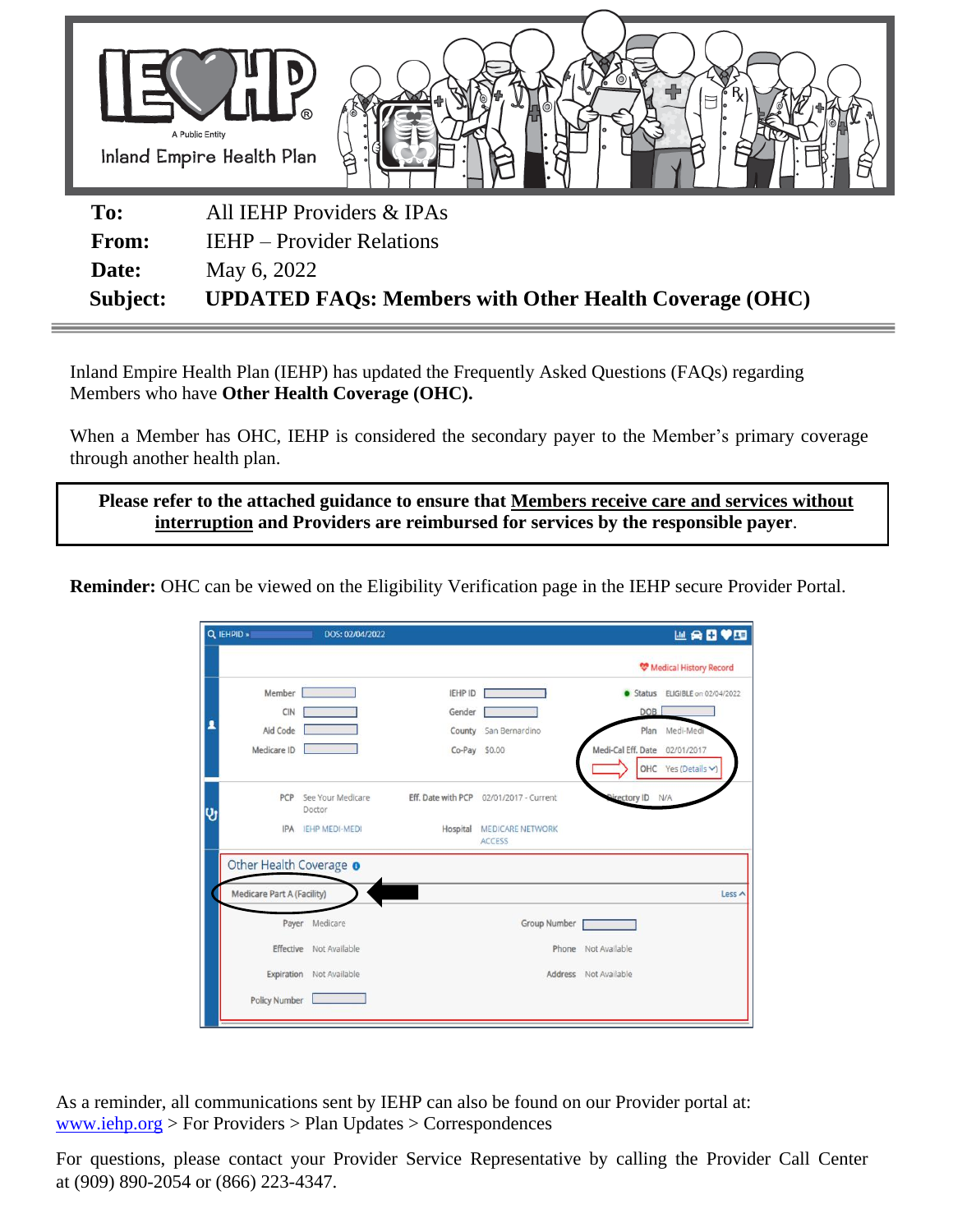

## **Other Health Coverage (OHC) FAQs for Providers**

| <b>PRE-SERVICE</b>                                                                                                                                                                                                                                                                                                                                                                                                                                            |                                                                                              |  |  |  |  |  |  |
|---------------------------------------------------------------------------------------------------------------------------------------------------------------------------------------------------------------------------------------------------------------------------------------------------------------------------------------------------------------------------------------------------------------------------------------------------------------|----------------------------------------------------------------------------------------------|--|--|--|--|--|--|
| <b>QUESTION</b>                                                                                                                                                                                                                                                                                                                                                                                                                                               | <b>ANSWER</b>                                                                                |  |  |  |  |  |  |
| What is OHC?                                                                                                                                                                                                                                                                                                                                                                                                                                                  | OHC means a Member has Other Health Coverage and Medi-Cal (IEHP) is the secondary payer.     |  |  |  |  |  |  |
| How do I know if a Member has OHC?                                                                                                                                                                                                                                                                                                                                                                                                                            | Check under Member Eligibility on IEHP's secure Provider portal at www.iehp.org<br>$\bullet$ |  |  |  |  |  |  |
|                                                                                                                                                                                                                                                                                                                                                                                                                                                               | Call IEHP's Provider Relations Team at (909) 890-2054 or (866) 223-4347.<br>$\bullet$        |  |  |  |  |  |  |
|                                                                                                                                                                                                                                                                                                                                                                                                                                                               | Check DHCS's Automated Eligibility Verification System (AEVS) at:<br>$\bullet$               |  |  |  |  |  |  |
|                                                                                                                                                                                                                                                                                                                                                                                                                                                               | https://www.medical.ca.gov/MCWeb/Login.aspx                                                  |  |  |  |  |  |  |
| What do I do if the Member has OHC?<br>First, do not refuse service, even if a Member has OHC<br>Contact the Member's OHC prior to rendering services to verify if the OHC will issue an<br>authorization for services.<br>OHC contact information is available under Member Eligibility (see example below)<br>You are responsible to review the OHC information to identify the responsible payer<br>Verification Number: 9354283 on Apr 6, 2022 at 9:35 AM |                                                                                              |  |  |  |  |  |  |
|                                                                                                                                                                                                                                                                                                                                                                                                                                                               | Q IEHPID »<br>⋓ <b>⋒⊡♥⋢</b><br>DOS: 04/06/2022                                               |  |  |  |  |  |  |
|                                                                                                                                                                                                                                                                                                                                                                                                                                                               | <b>W</b> Medical History Record                                                              |  |  |  |  |  |  |
|                                                                                                                                                                                                                                                                                                                                                                                                                                                               | Member<br><b>IEHP ID</b><br>Status ELIGIBLE on 04/06/2022                                    |  |  |  |  |  |  |
|                                                                                                                                                                                                                                                                                                                                                                                                                                                               | <b>CIN</b><br><b>Contract</b><br>DOB 02/26/2000<br>Gender Female                             |  |  |  |  |  |  |
|                                                                                                                                                                                                                                                                                                                                                                                                                                                               | Aid Code M3<br>County San Bernardino<br>Plan Medi-Cal                                        |  |  |  |  |  |  |
|                                                                                                                                                                                                                                                                                                                                                                                                                                                               | Medi-Cal Eff. Date 03/01/2022<br>Co-Pay \$0.00<br>OHC Yes (Details V)                        |  |  |  |  |  |  |
|                                                                                                                                                                                                                                                                                                                                                                                                                                                               | PCP Sac Health System<br>NPI 1013935915<br>PCP Phone (909) 382-7100                          |  |  |  |  |  |  |
|                                                                                                                                                                                                                                                                                                                                                                                                                                                               | Eff. Date with PCP 03/01/2022 - Current<br>Directory ID D000130786<br>Lab LabCorp            |  |  |  |  |  |  |
|                                                                                                                                                                                                                                                                                                                                                                                                                                                               | IPA IEHP Direct<br>Hospital ST BERNARDINE<br><b>MEDICAL CENTER</b>                           |  |  |  |  |  |  |
|                                                                                                                                                                                                                                                                                                                                                                                                                                                               | Other Health Coverage o                                                                      |  |  |  |  |  |  |
|                                                                                                                                                                                                                                                                                                                                                                                                                                                               | <b>OHC Confirmed</b><br>Less $\wedge$                                                        |  |  |  |  |  |  |
|                                                                                                                                                                                                                                                                                                                                                                                                                                                               | Payer KAISER SOCAL COMMERCIAL RX<br>Group Number Not Available                               |  |  |  |  |  |  |
|                                                                                                                                                                                                                                                                                                                                                                                                                                                               | Effective 03/01/2022<br>Phone (800) 390-3510                                                 |  |  |  |  |  |  |
|                                                                                                                                                                                                                                                                                                                                                                                                                                                               | Address PO BOX 7004 DOWNEY, CA 90242<br><b>Expiration</b> Current                            |  |  |  |  |  |  |
|                                                                                                                                                                                                                                                                                                                                                                                                                                                               | Policy Number (Communication                                                                 |  |  |  |  |  |  |
|                                                                                                                                                                                                                                                                                                                                                                                                                                                               |                                                                                              |  |  |  |  |  |  |